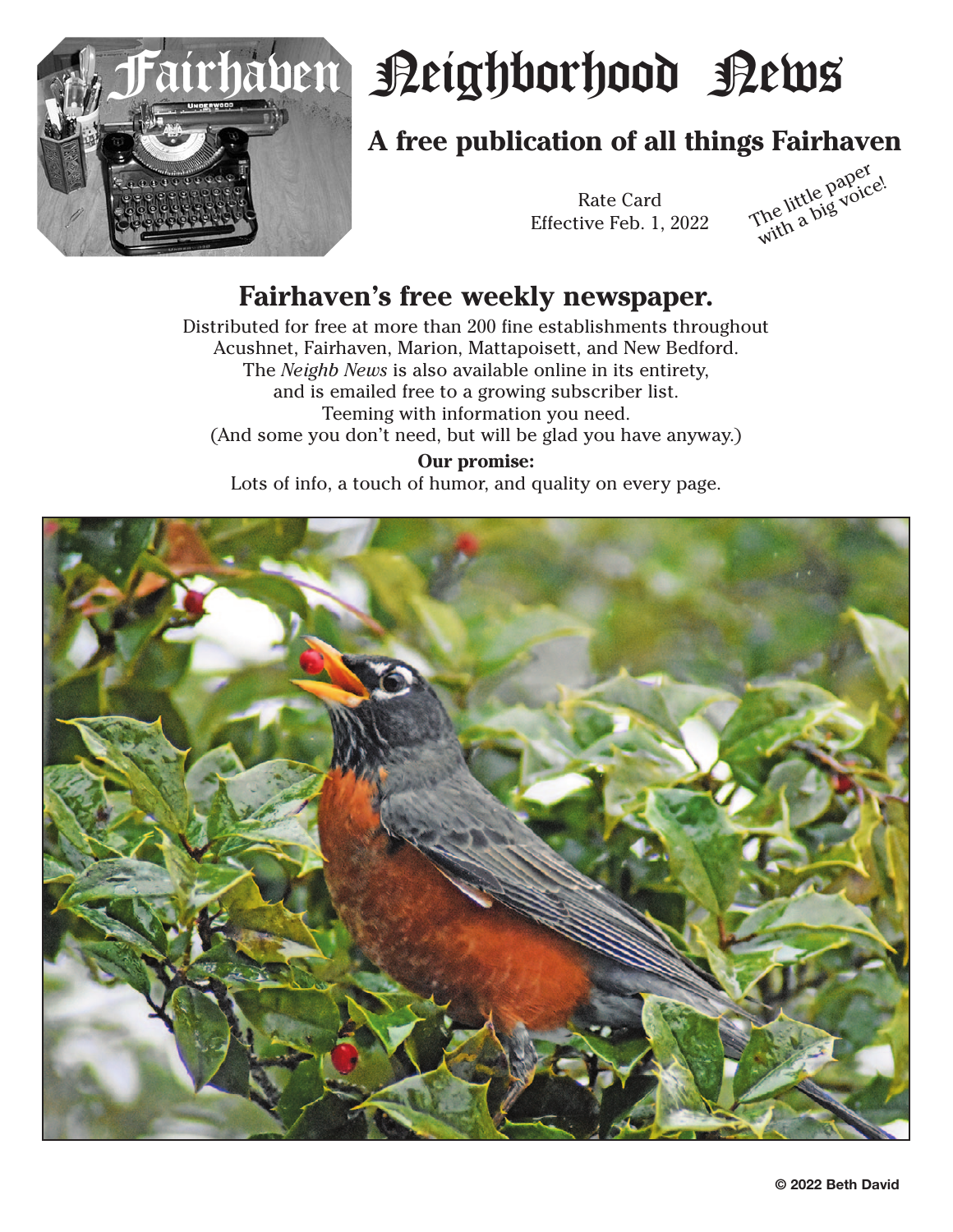### **Ad rates and sizes**

**1/16 page** Inches: 3.708" x 1.125" • Picas: 22p3 x 6p9 One week run: \$26.00 B&W 4+ weeks: **\$22.00 each week (\$88/month) COLOR: Add \$15/week (\$148/month total)**

**1/8 page (Horizontal Only)** Inches: 3.708" x 2.333" Picas: 22p3 x 14p One week run: \$45.00 4+ weeks: **\$32.00 each week (\$128/month) COLOR: Add \$15/week (\$188/month total) 1/2 page vertical**

> **1/4 page, vertical** Inches: 3.708" x 4.75" Picas: 22p3 x 28p6

**Horizontal:** Inches: 7.5" x 2.333" Picas: 45p x 14p

One week run: \$77.00 4+ weeks: **\$54.00 each week (\$216/month) COLOR: Add \$30/week (\$336/month total)**

**Help Wanted** ads accepted ROP at ROP rates, net. Or in-column in classified section Reg. class rates/by line or display at \$20 per column inch net (to 1/4 inch) 2" minimum Column widths: ONE COLUMN: Inches: 2.333" Picas: 14p3 TWO COLUMNS: Inches: 3.25" Picas: 29p7 THREE COLUMNS: Inches: 7.5" Picas: 45p Maximum depth: Inches: 9.583" Picas: 57p6 Call for color rates

Inches: 3.708" x 9.583" Picas: 22p3 x 57p6 One week run: \$130.00 4+ weeks: **\$107.00 each week (\$428/month) COLOR: Add \$50/week, \$628/month total**

> **Legal Notices/Public Hearings/ Mortgage Foreclosure, Guardianship, etc.** \$20 per column inch (to 1/4 inch)

**Neighbor to Neighbor Classifieds (line ads)** 3 lines: \$7.00 (minimum) Additional lines: \$1.00 each. (Approximately 50 characters per line) Class. Semi-Display available, same rates.

> **NON-PROFITS:** Use frequency rates.

> > -------

-------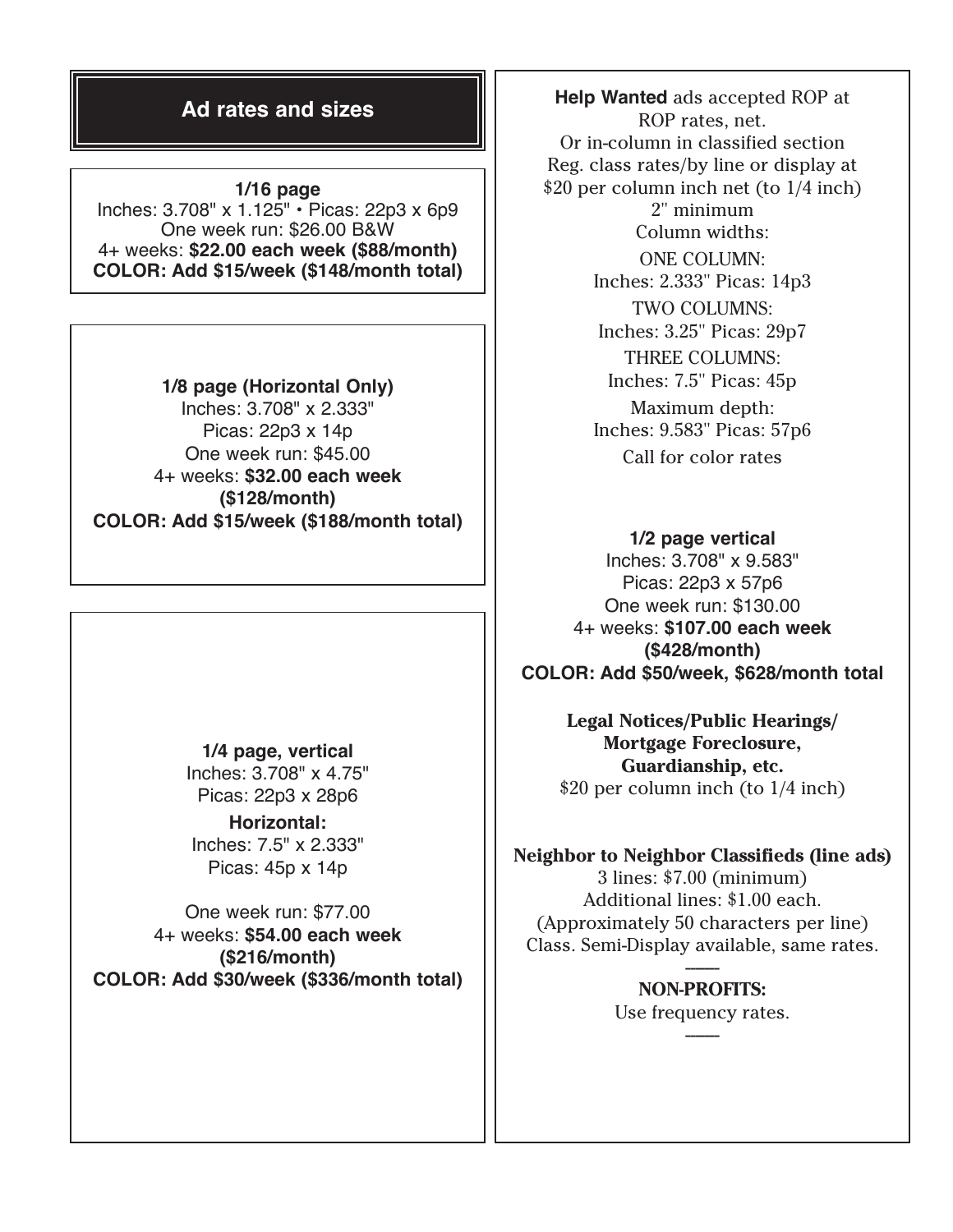**Full Page** Inches: 7.5" x 9.583" Picas: 45p x 57p6 One week run: \$235.00 4+ weeks: **\$180.00 each week (\$720/month) COLOR: Add \$60/week (\$960/month total)**

**1/2 page horizontal** Inches: 7.5" x 4.75" Picas: 45p x 28p6 One week run: \$130.00 4+ weeks: **\$107.00 each week (\$428/month) COLOR: Add \$50/week, \$628/month total**

**GUARANTEED PLACEMENT:\* \$50/week for back page\*\*, inside back cover, page 3\*\*\* \$25/week for others**

\*No ads on front page, inside front cover, or center spread. \*\*Back cover only available in maximum 4-week runs, no long term contracts on back cover placement \*\*\*Page 3 is limited to 1/2 page maximum, no long term contracts on page 3 placement Call for double-truck pricing.